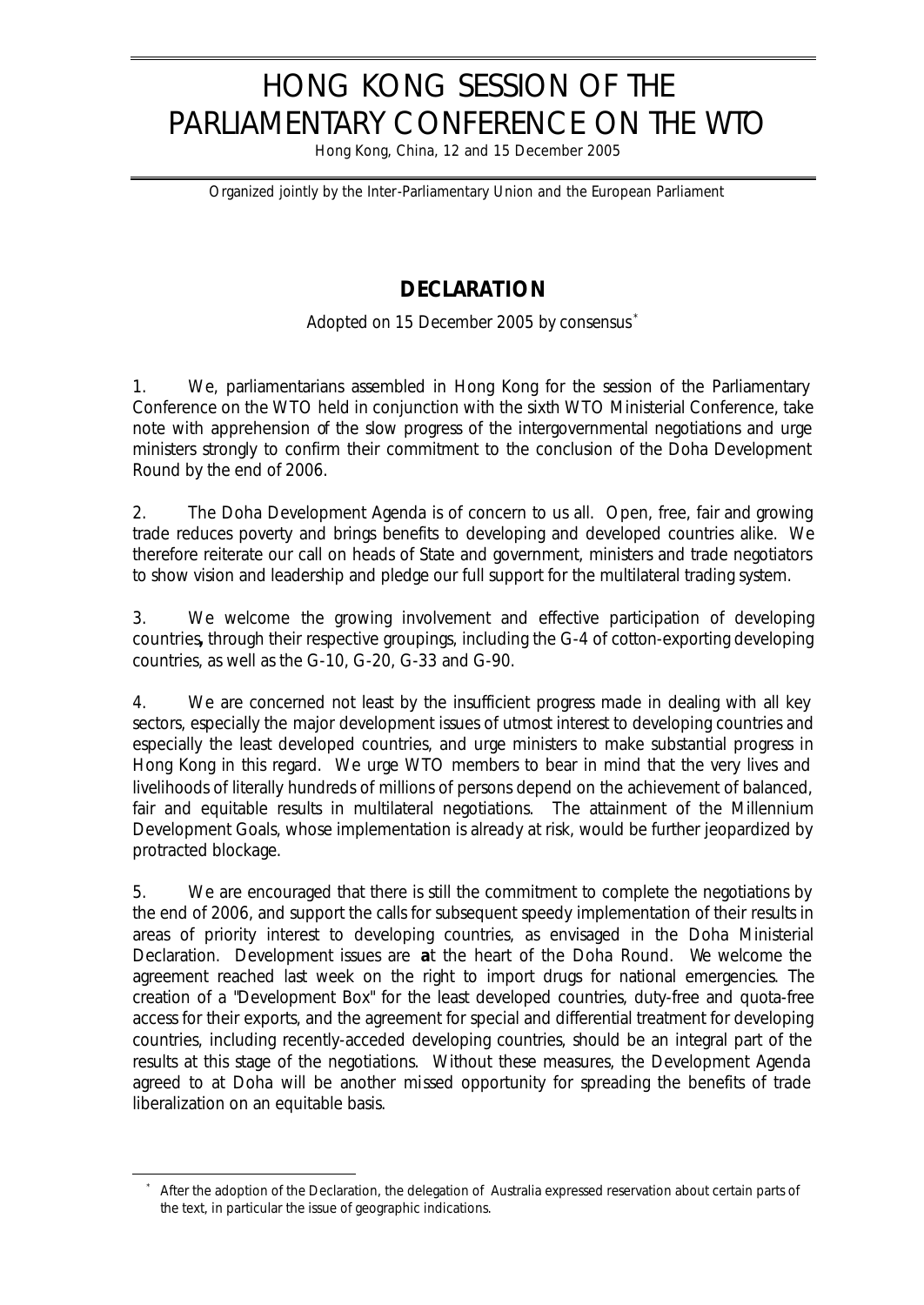6. With regard to agriculture, from the standpoint of the contribution to the development of the poorest countries, we must see substantial improvements in market access and the phasing out in parallel by all countries, by the dates agreed by WTO members by the end of 2006, of all forms of agricultural export subsidies. Equally important is the reduction of tradedistorting domestic support to agriculture by developed countries, as well as the opening of their markets to the world's poorest countries. Special treatment should be provided for "sensitive" and "special products" in line with criteria yet to be agreed upon, while the permanent provision of duty-free and quota-free market access for products originating from the least developed countries should be offered. We recognize the need to develop appropriate modalities to address the erosion of longstanding preferences for such products. The issue of geographical indications should be taken into account in the talks on market access for agricultural products.

7. For the Doha Development Round to be a success, we consider it essential to make progress in solving the cotton issue, which is vital for a number of developing countries.

8. We recognize that agriculture is of concern to developed, developing, least developed, exporting and importing countries alike, and is key to the successful conclusion of trade negotiations. Agriculture is not just a sector of economy, but a basis for the very existence of hundreds of millions of people. In view of the heightened sensitivity in this sector as efforts to meet the Uruguay Round "reform" commitments proceed, we draw the attention of WTO members to the fact that producers, exporters and consumers in many developing countries, and especially in Africa, have strong claims for a fair outcome, in particular as regards a variety of important commodities that are of interest to them as exports. For those countries that may face adjustment costs, assistance must be assured.

9. At each step of the ongoing negotiations, the concerns of developing countries in respect of poverty reduction, food security and sustainable livelihoods must be kept at the forefront. The coexistence of diverse agricultural systems of various countries requires the nontrade concerns of agriculture - including food security, land conservation, revitalization of rural society and rural employment, as well as the issues of sustainable forestry, illegal logging and fisheries - to be addressed also in a satisfactory manner.

10. To achieve a balanced outcome of the Doha Round, substantial progress must take place in non-agricultural market access negotiations. The commitments sought by certain competitive developing countries to reduce high tariff levels on temperate agricultural products should include the reduction of tariff peaks on processed tropical commodities. We are convinced that market access commitments for services, agriculture and non-agricultural products must be balanced and we recognize at the same time the need to develop appropriate modalities to address the erosion of long-standing preferences for such products.

11. We recognize the special situation of recently acceded WTO Members who have undertaken extensive market access commitments at the time of their accession as recognized by paragraph 9 of the Doha Declaration. This situation should therefore be effectively addressed through specific flexibility provisions in the results of the Doha Round of negotiations.

12. We commend the renewed efforts to increase trade among developing countries (South-South trade) bilaterally, regionally and inter-regionally. Such efforts widen the arc of integration and cooperation of open economies across continents, thus improving general welfare. However, as lasting progress can only be achieved through binding commitments, it is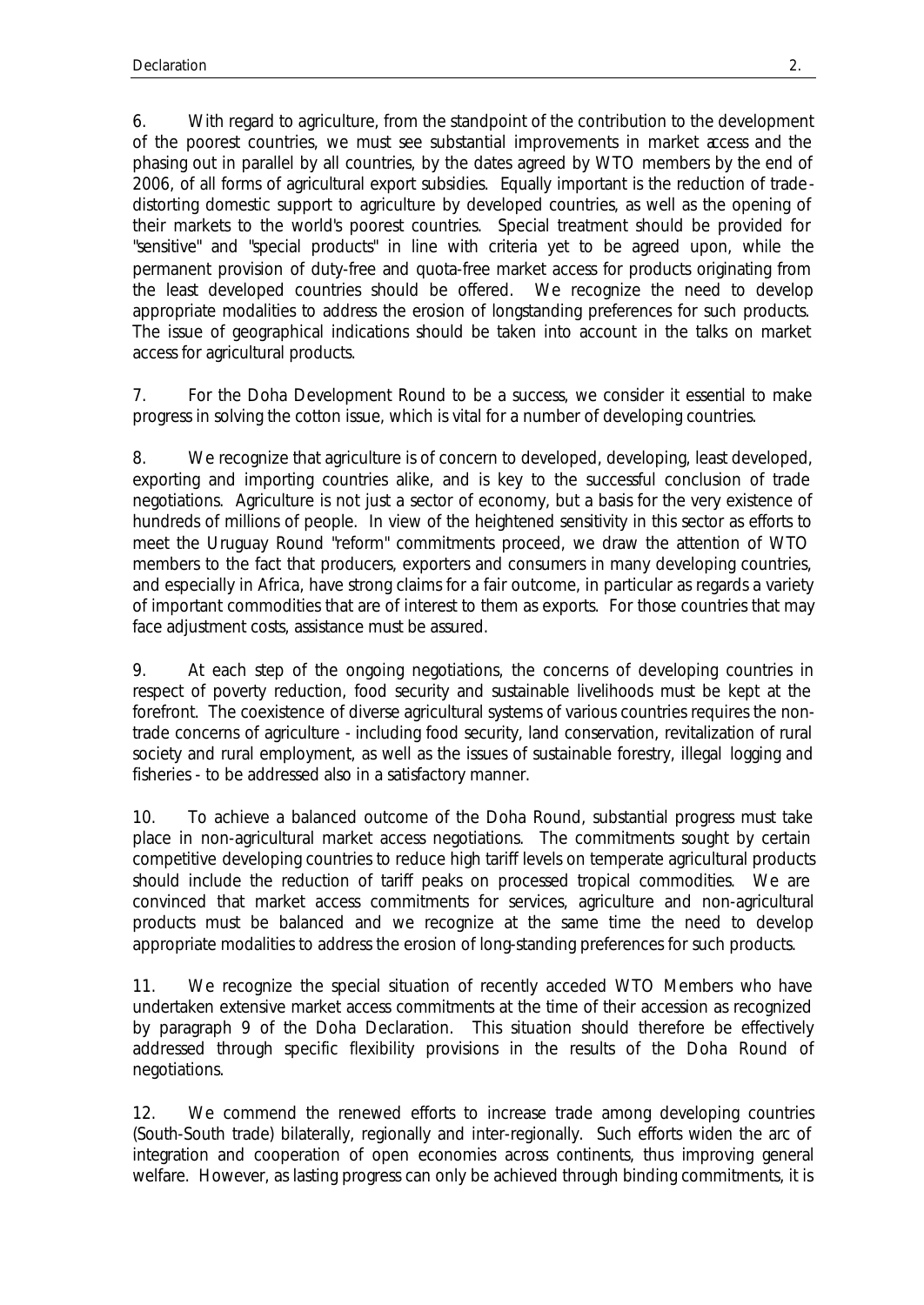important to ensure that such trade agreements conform to the overall framework of WTO multilateral rules.

13. In the field of trade in services, there is clearly a need for much greater effort on the part of all WTO members. We encourage as much transparency and flexibility as possible, and believe that trade in services can be an important way to transfer knowledge to developing countries. At the same time, the liberalization of public services should be approached with caution, specifically in such areas as those relating to health, education and the basic needs of the population. We note that improved and substantial offers regarding the movement of natural persons ("GATS Mode 4") would be of vital importance to developing countries in order to match the demand in improved capital- and technology-intensive sectors and also to promote their own development.

14. In the areas of trade facilitation, there is now apparently a better appreciation of the fact that both developed and developing countries stand to benefit from increased efficiency in trade. Enhanced efforts are therefore necessary to accelerate negotiations in this area, with a view to arriving at concrete and quantifiable programmes.

15. We underscore the vital need for an effective, sensible and prompt application of the commitments regarding Trade-Related Aspects of Intellectual Property Rights (TRIPS), including the protection of traditional knowledge, genetic resources and the particularity of agricultural products and call on ministers to pursue work on TRIPS issues, including the relationship between the TRIPS Agreement and the Convention on Biological Diversity.

16. Concrete results should be reached on stronger multilateral rules in the area of antidumping, subsidies and countervailing measures, taking into account the needs of developing and least-developed countries. There is a need to make progress in the area of TRIPs and to take action against counterfeiting and piracy. The fulfilment of these goals strengthen the multilateral trade system.

17. We emphasize the importance of environmental protection**,** call for WTO rule-making and goals to be coherent with the obligations undertaken under multilateral environmental agreements (MEAs), and also call for regular information exchange between WTO and MEA secretariats. We recognize the importance of the ongoing negotiations on environmental goods and services. The environmental legislation of WTO members should not be seen as a non-tariff barrier to trade. As the number of natural disasters increases on a global scale, we call for WTO negotiations on permitted subsidies to focus on those that are harmful to the environment.

18. Appropriate and effective technical assistance helps developing countries, especially the least developed countries, to meet their end of the bargain of mutual rights and obligations. Intensified and coordinated use of technologies, and know-how can do much to meet their capacity-building needs. At the same time, the commitments in the Doha Ministerial Declaration to provide technical assistance and capacity-building measures must be treated on equal footing with other commitments, and must play an important role in the negotiations.

19. We note the renewed emphasis on the need for greater coherence in institutional arrangements and policies among international economic actors, especially between the WTO, the World Bank and the International Monetary Fund. In order to avoid further exacerbating the adjustment costs faced by many developing, especially the least developed countries, due attention must be paid to systemic and institutional shortcomings. We support greater participatory involvement in the coordination of international capital flows, trade and rule